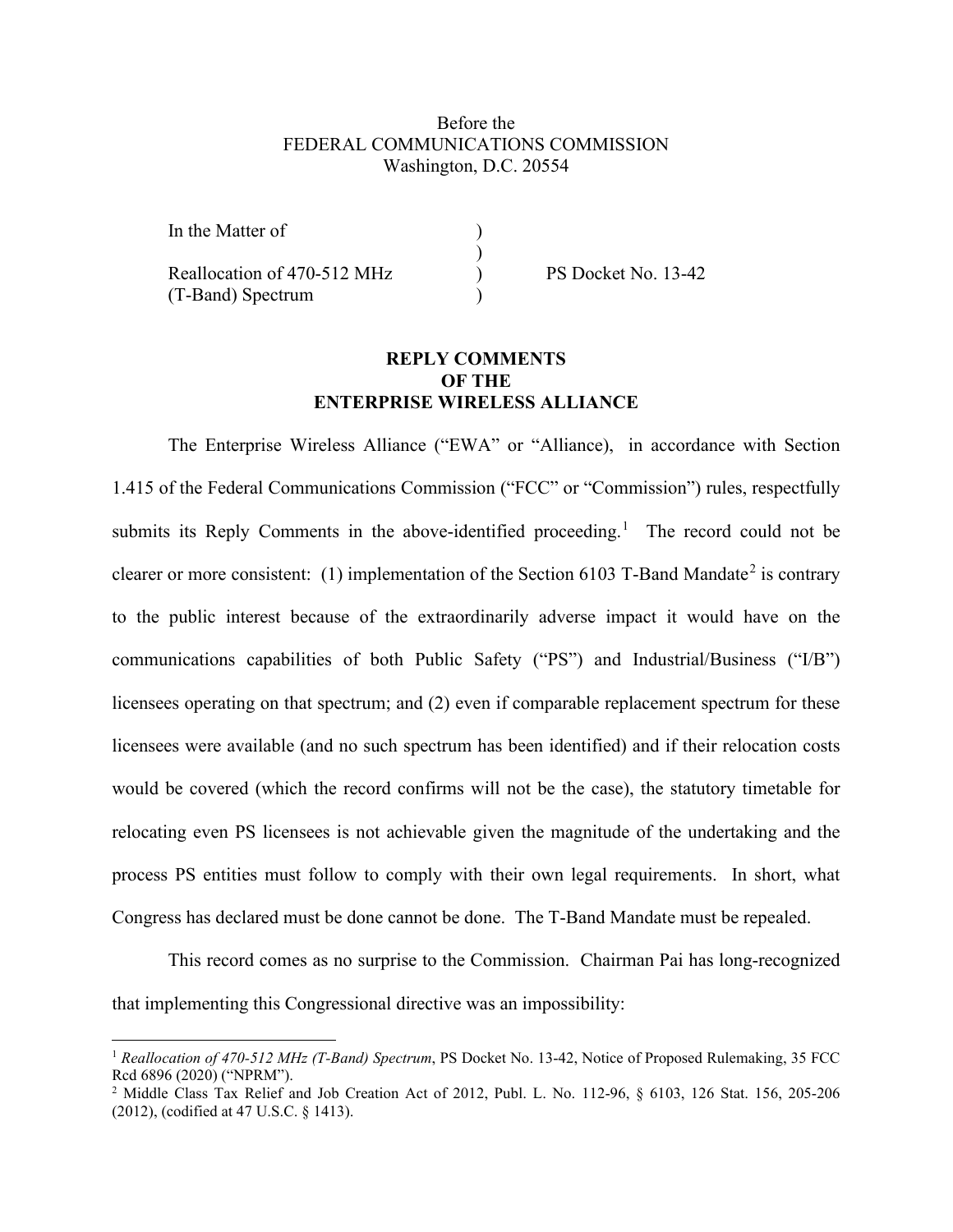The agency has extensively analyzed the T-Band and concluded that moving forward is not viable. Relocation costs for public-safety licensees would likely far exceed any potential auction revenue, making it impossible to fund the relocation and comply with the mandate. $3$ 

The GAO reached the same conclusion and so advised Congress:

If FCC conducts such an auction [triggering the displacement of at least PS licensees from the band] it is unclear that all public safety users in the affected areas will be able to relocate. If alternative spectrum is not available, public safety would be jeopardized in some of the nation's largest metropolitan areas. Even if alternate available spectrum can be found, public safety users are likely to bear significant costs associated with relocating and reestablishing interoperability. These costs could go well beyond the revenue produced by such an auction. [4](#page-1-1)

Both the Chairman's and GAO's prediction regarding the revenue potential of the mandated auction are borne out in the Comments. Bidding in spectrum auctions typically is driven by commercial wireless providers such as nationwide or regional carriers, by cable operators, and by WISPS. There is no indication that the latter two categories have any interest in this spectrum. Commercial carriers have described in detail why such an auction should not be expected to produce revenue anywhere near the amount needed to fund even PS relocation costs.

As stated by Verizon:

This spectrum holds little value for commercial wireless services due to the lack of nationwide availability. The auctioned spectrum in most markets would not all be contiguous. And the T-Band spectrum will be adjacent to high powered broadcast television transmitters. All of these factors will diminish auction participation and limit auction revenue.<sup>[5](#page-1-2)</sup>

T-Mobile USA, Inc. ("T-Mobile") was even more blunt in its assessment. After complementing

the FCC for its aggressive pursuit of spectrum that could meet the requirements for 5G wireless

<span id="page-1-0"></span><sup>3</sup> Chairman Pai Calls on Congress to Protect Public Safety and Repeal T-Band Mandate, Dec. 2, 2019: [https://www.fcc.gov/document/chairman-pai-calls-congress-repeal-t-band-mandate.](https://www.fcc.gov/document/chairman-pai-calls-congress-repeal-t-band-mandate)

<span id="page-1-1"></span><sup>4</sup> GAO Report to Subcommittee on Emergency Preparedness, Response, and Recovery, Committee on Homeland Security, House of Representatives: *Emergency Communications: Required Auction of Public Safety Spectrum Could Harm First Responder Capabilities, GAO* 19-508 at 25 (June 21, 2019): [https://www.gao.gov/assets/700/699916.pdf.](https://www.gao.gov/assets/700/699916.pdf)

<span id="page-1-2"></span><sup>5</sup> Verizon Comments at 5.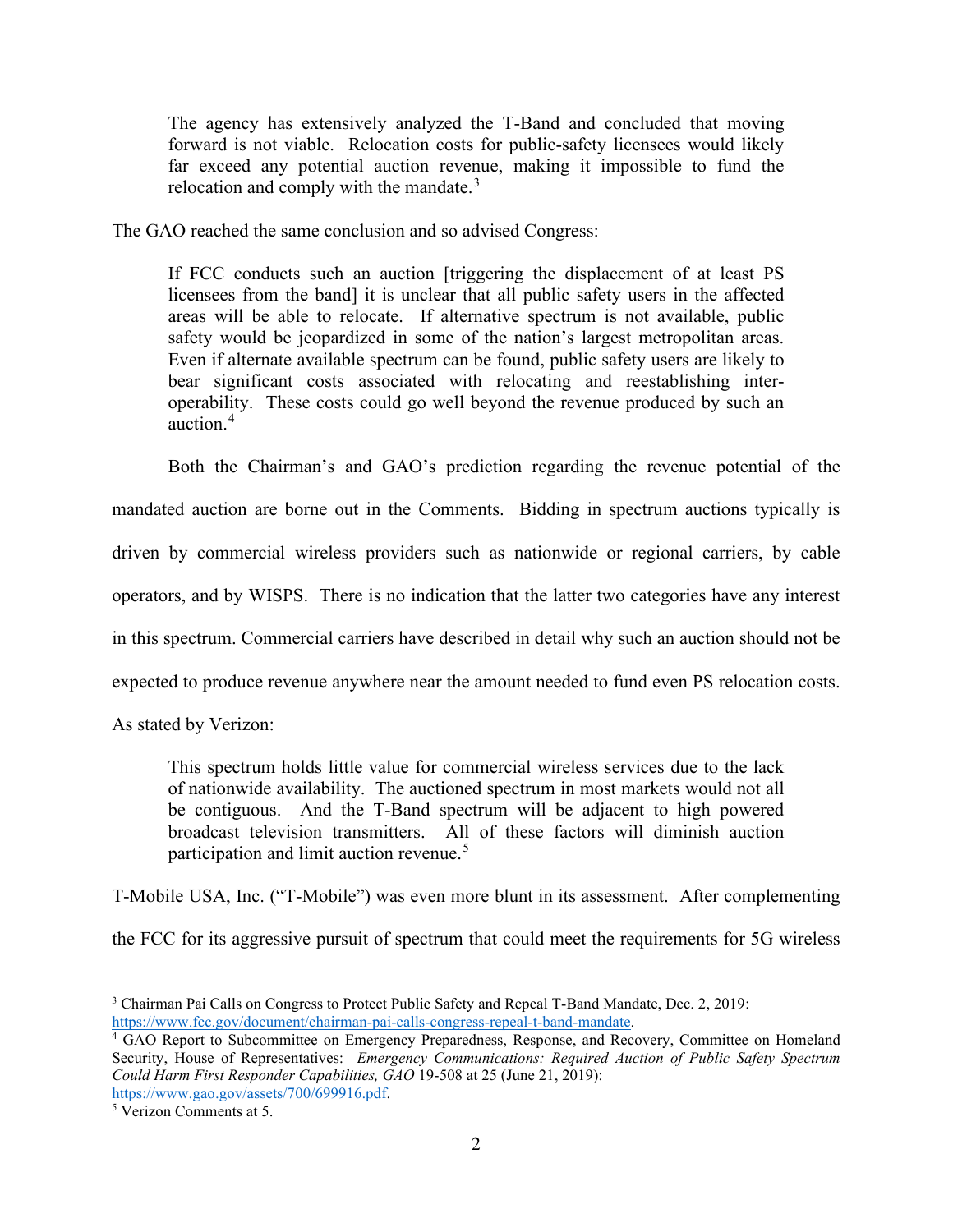networks, it offered a detailed checklist explaining why T-Band spectrum was of no interest for that purpose:

First, there simply is not enough spectrum since the maximum amount in any market would be 18 megahertz.

Second, it would only be available within an 80-mile radius of 11 markets, with different amounts of typically non-contiguous spectrum in each market.

Third, T-Band spectrum would remain encumbered by I/B licensees that are not subject to the T-Band Mandate.

Fourth, there are no 3GPP standards for this spectrum.<sup>[6](#page-2-0)</sup>

The National Association of Broadcasters ("NAB") analyzed the per MHz-pop valuations in the forward portion of the Broadcast Incentive Auction and concluded that bidders in a T-Band auction would need to pay more than 10 times those amounts for what it called "orphan spectrum" to cover just PS relocation costs.<sup>[7](#page-2-1)</sup> It also referenced the numerous situations that have arisen with digital TV stations causing interference to T-Band operations and advised that "flexible use operations would be expected to be much more intensive, resulting in more frequency and more widespread interference that will not be easily corrected."[8](#page-2-2)

The NPRM also suggests that utilities and other large enterprise entities might participate in a T-Band auction. In EWA's opinion, that is not a realistic option. The combination of very limited geographic areas and very large PS relocation costs alone will discourage private enterprise entities from pursuing this spectrum, particularly in light of the opportunities for meeting Internet of Things-type fixed or mobile devices needs in the 900 MHz, 3.5 GHz bands

<span id="page-2-0"></span><sup>6</sup> T-Mobile Comments at 4-6.

<span id="page-2-1"></span><sup>7</sup> NAB Comments at 3-4.

<span id="page-2-2"></span><sup>8</sup> *Id.* at 7.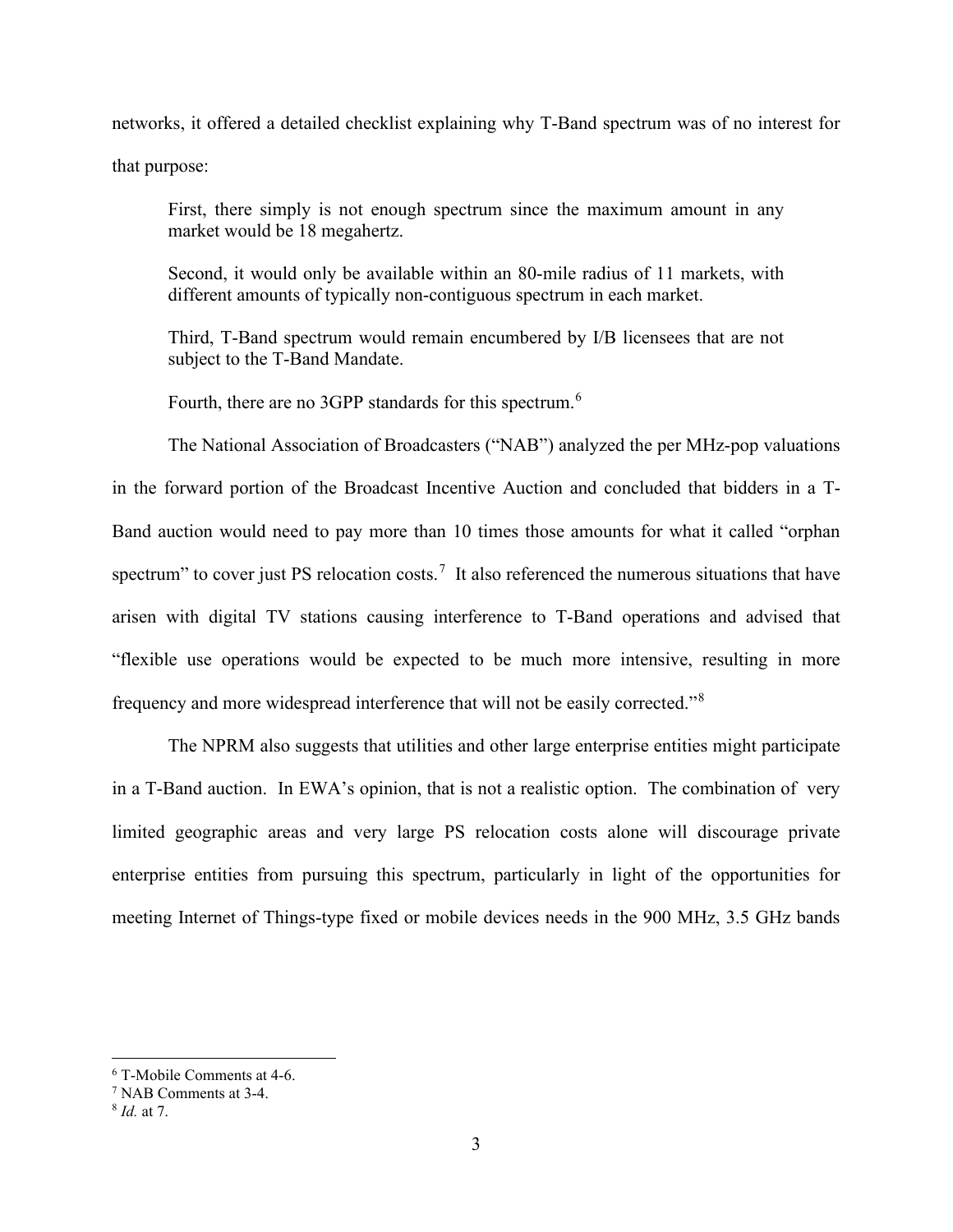and other bands.<sup>[9](#page-3-0)</sup> The fact that no such entities filed comments indicating any interest in acquiring auctioned T-Band spectrum speaks volumes.

Thus, there is no record evidence supporting the possibility of a successful auction under the terms set out in the T-Band Mandate. Such an auction cannot be expected to generate revenues sufficient to fund even PS relocation costs, and successful bidders also would be assuming the costs of clearing the spectrum for productive use by buying or relocating I/B licensees. Even if funding were not an issue, as the record clearly indicates it is, no spectrum has been identified to which PS systems could be moved, and the only realistic possibility for I/B systems is to consolidate them into a contiguous portion of a T-Band channel(s) in each market.

For these reasons, EWA recommended that the overlay auction the FCC is contemplating include a reserve price for each 6 megahertz channel block in each market based on the estimated PS relocation costs, that it assign very substantial upfront payments for each block, and that licenses be issued only if the reserve price is reached for all channels in a market.<sup>10</sup> While the FCC may have no choice but to pursue an auction process if the T-Band Mandate is not repealed, this at least might enable it to avoid the time and expense of actually conducting an auction without a reasonable prospect of reaching the minimum financial benchmark – the PS relocation cost.

EWA also urged the FCC to establish relocation ground rules that would be the least disruptive for I/B incumbents. As they are not mentioned in the T-Band Mandate, the Commission has broad flexibility in determining how to address them. The NPRM proposes to require auction winners to reach voluntary agreements to clear I/B incumbents from T-Band

<span id="page-3-0"></span><sup>9</sup> Several investor-owned utilities were successful bidders in the recent 3.5 GHz PAL Auction 105: [https://www.fcc.gov/document/fcc-announces-winning-bidders-35-ghz-band-auction.](https://www.fcc.gov/document/fcc-announces-winning-bidders-35-ghz-band-auction)

<span id="page-3-1"></span><sup>&</sup>lt;sup>10</sup> Joint EWA/API Comments at 8. The Commenters explained that many T-Band incumbents have frequencies from multiple T-Band channels in their systems. Allowing one, but not all, channels in a market to convert to flexible use would make a seemingly impossible relocation process even less viable.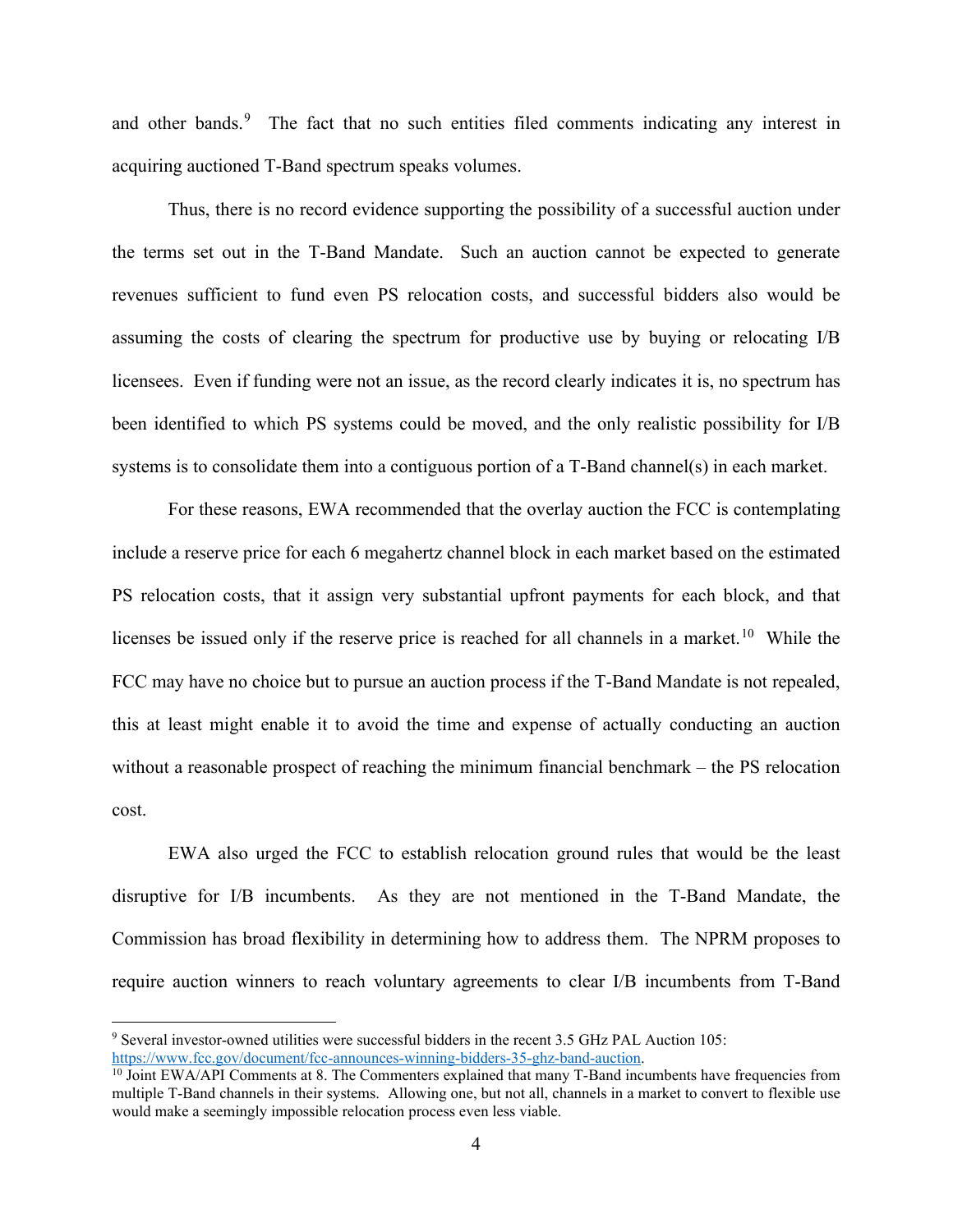spectrum. That, of course, is the appropriate course. The burden on them should be the minimum possible since their existence is not even recognized in the law, indicating that Congress had no opinion on how they should be treated. Should this proceeding – despite all evidence to the contrary – ever progress to an auction that generates sufficient revenue to relocate PS incumbents to comparable spectrum, the auction winners should be required to negotiate voluntary agreements with each I/B incumbent they wish to clear. Some may be willing to relocate; others may not. But that is a risk the winning bidders should assume.

If, on the other hand, the FCC adopts a mandatory relocation process for I/B incumbents, an option presented in the NPRM, it is EWA's position that the FCC must define "comparable facilities" as replacement T-Band channels in a contiguous portion of a 6 megahertz channel.<sup>[11](#page-4-0)</sup> Incumbents would be free to accept other alternatives voluntarily, but could not be required to relocate except to other T-Band channels. EWA explained that Part 90 VHF and UHF channels are not comparable to T-Band frequencies. They are intensively used in T-Band markets and cannot provide the channel exclusivity that is the norm in T-Band. Exclusivity enables T-Band channels to function as control channels in technically advanced digital systems combining T-Band and shared UHF Part 90 spectrum. That system design allows deployment of the digital equipment that has become the state-of-the-art technology licensees require to maintain critical enterprise operations.

Finally, it also is essential that the FCC require auction winners, if there are any, to fund the relocation of I/B incumbents they wish to clear, whether the relocation is pursuant to a voluntary or mandatory relocation process. As explained in its Comments, auction proceeds cannot be used for that purpose.<sup>[12](#page-4-1)</sup> While these additional costs should be obvious to any

<span id="page-4-0"></span><sup>11</sup> *Id*. at 11.

<span id="page-4-1"></span><sup>12</sup> *Id*. at 11-12.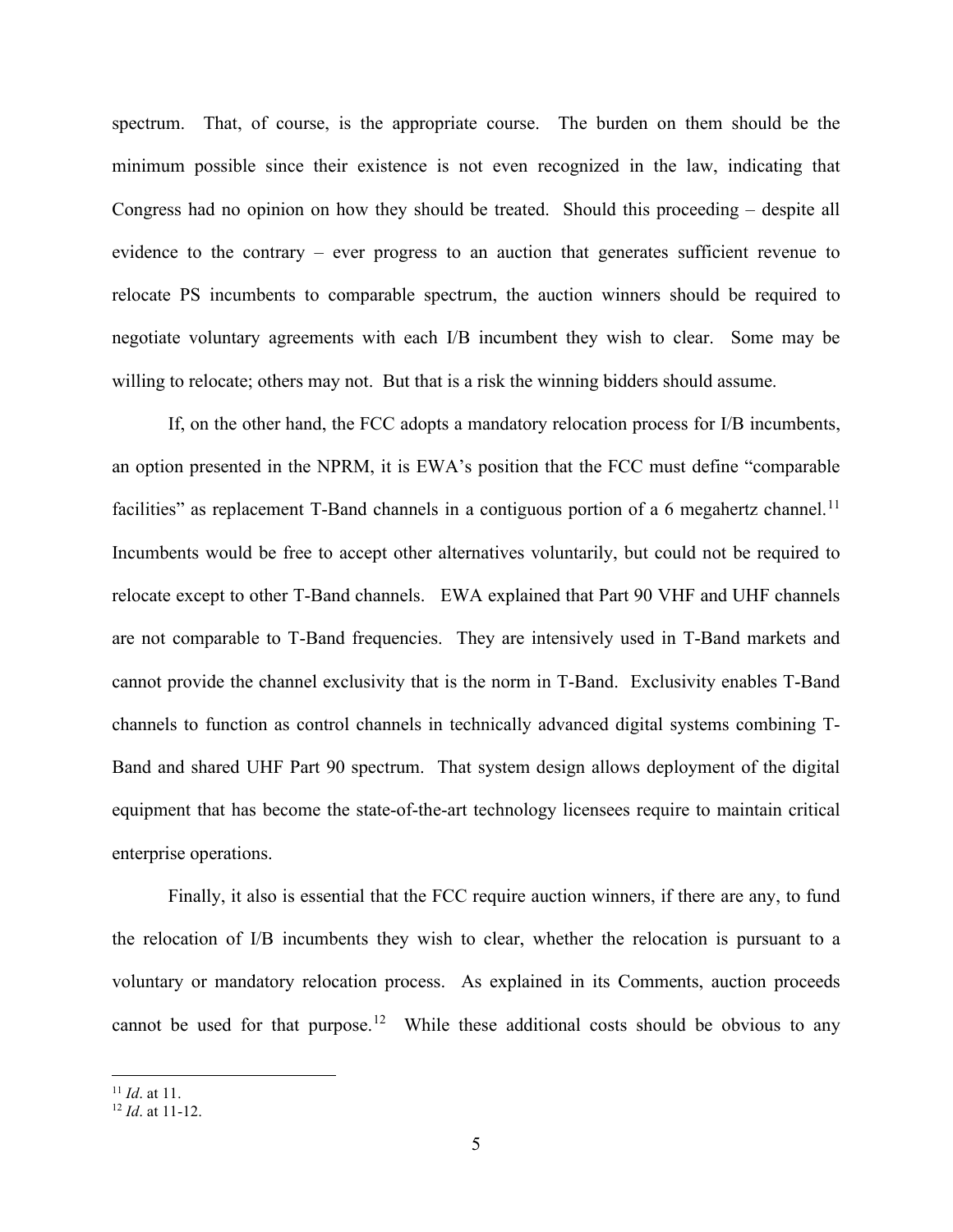participant in an overlay auction, EWA encourages the FCC to affirmatively alert prospective bidders to them in the materials it provides to prospective participants.

This proceeding represents the rarest of situations: all participating parties and the FCC agree that there should not be a proceeding and that the T-Band Mandate that has triggered this exercise should be repealed. However, while all parties affected by this ill-conceived Congressional stratagem to extract spectrum from PS in exchange for the 700 MHz FirstNet award have been disadvantaged, PS at least secured 20 MHz of broadband spectrum. The I/B incumbents, whose business operations already have been frozen for more than eight years<sup>[13](#page-5-0)</sup> in anticipation of an auction that may never take place and that is expected to fail if it does, received no benefit from being caught up in a *quid pro quo* to which they were not a party. They will never be compensated for the economic losses experienced during almost a decade of enforced non-growth. Without Congressional action, the FCC's hands may be tied with regard to the requirements of the T-Band Mandate, but not the freeze. That decision was the FCC's alone and could be reversed immediately. In EWA's opinion it should be. It is more than time to allow I/B incumbents to resume normal business operations in this band, irrespective of the impact on what increasingly appears to be a purely hypothetical T-Band auction.

<span id="page-5-0"></span><sup>&</sup>lt;sup>13</sup> Wireless Telecommunications Bureau and Public Safety and Homeland Security Bureau Suspend the Acceptance and Processing of Certain Part 22 and 90 Applications for 470-512 MHz (T-Band) Spectrum, *Public Notice*, 27 FCC Rcd 4218 (WTB/PSHSB 2012); *see also* Wireless Telecommunications Bureau and Public Safety and Homeland Security Bureau Clarify Suspension of the Acceptance and Processing of Certain Part 22 and 90 Applications for 470-512 MHz (T-Band) Spectrum, *Public Notice*, 27 FCC Rcd 6087 (WTB/PSHSB 2012).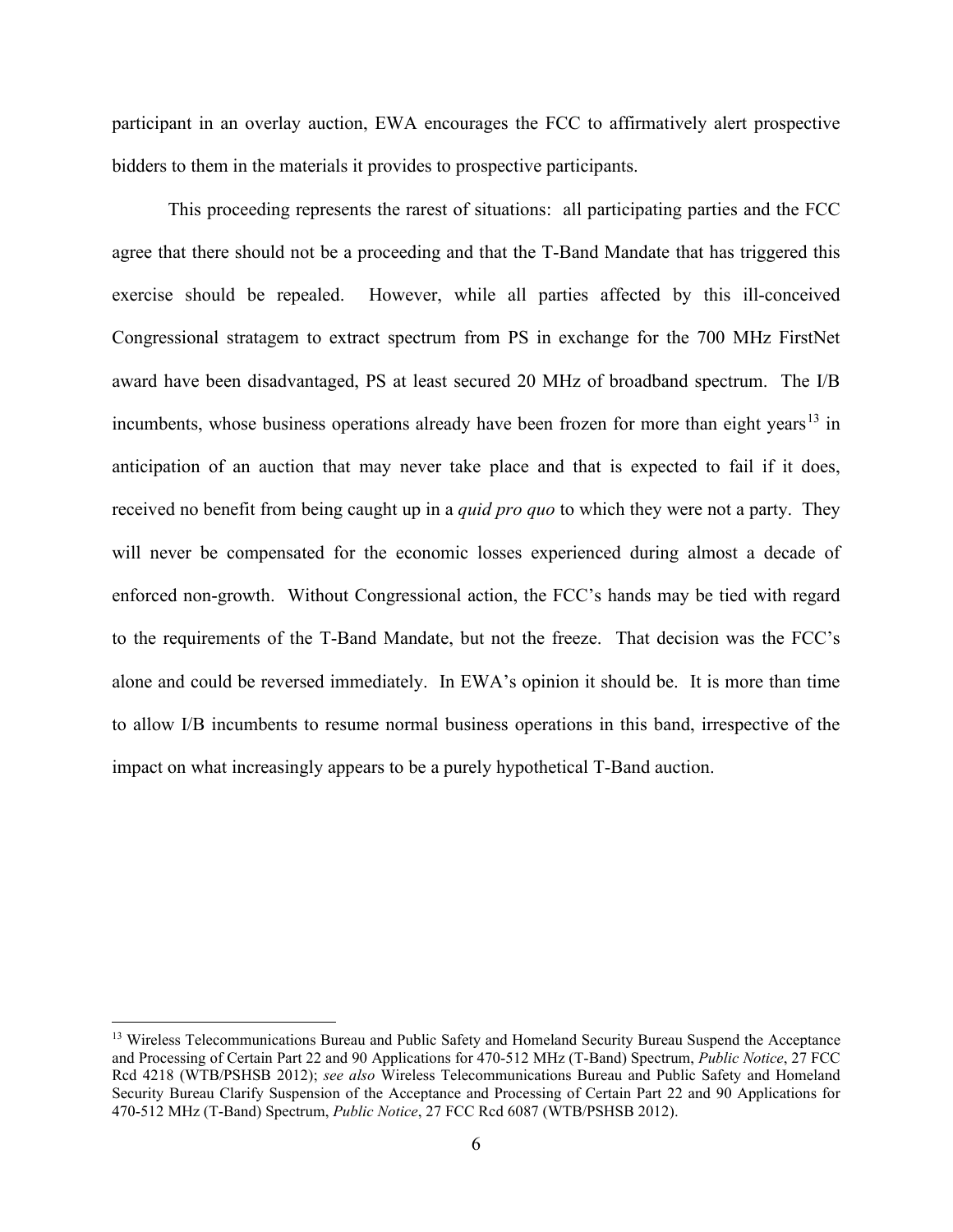Respectfully submitted,

**ENTERPRISE WIRELESS ALLIANCE**

 $\mathcal{L}_{\mathcal{A}}$ m hi By:  $\sqrt{ }$ 

Mark E. Crosby President/CEO 2121 Cooperative Way, Ste. 225 Herndon, VA 20171 (703) 797-5114 [mark.crosby@enterprisewireless.org](mailto:mark.crosby@enterprisewireless.org)

Counsel: Elizabeth R. Sachs Lukas, LaFuria, Gutierrez & Sachs, LLP 8300 Greensboro Drive, Suite 1200 Tysons, VA 22102 (703) 584-8678

September 29, 2020